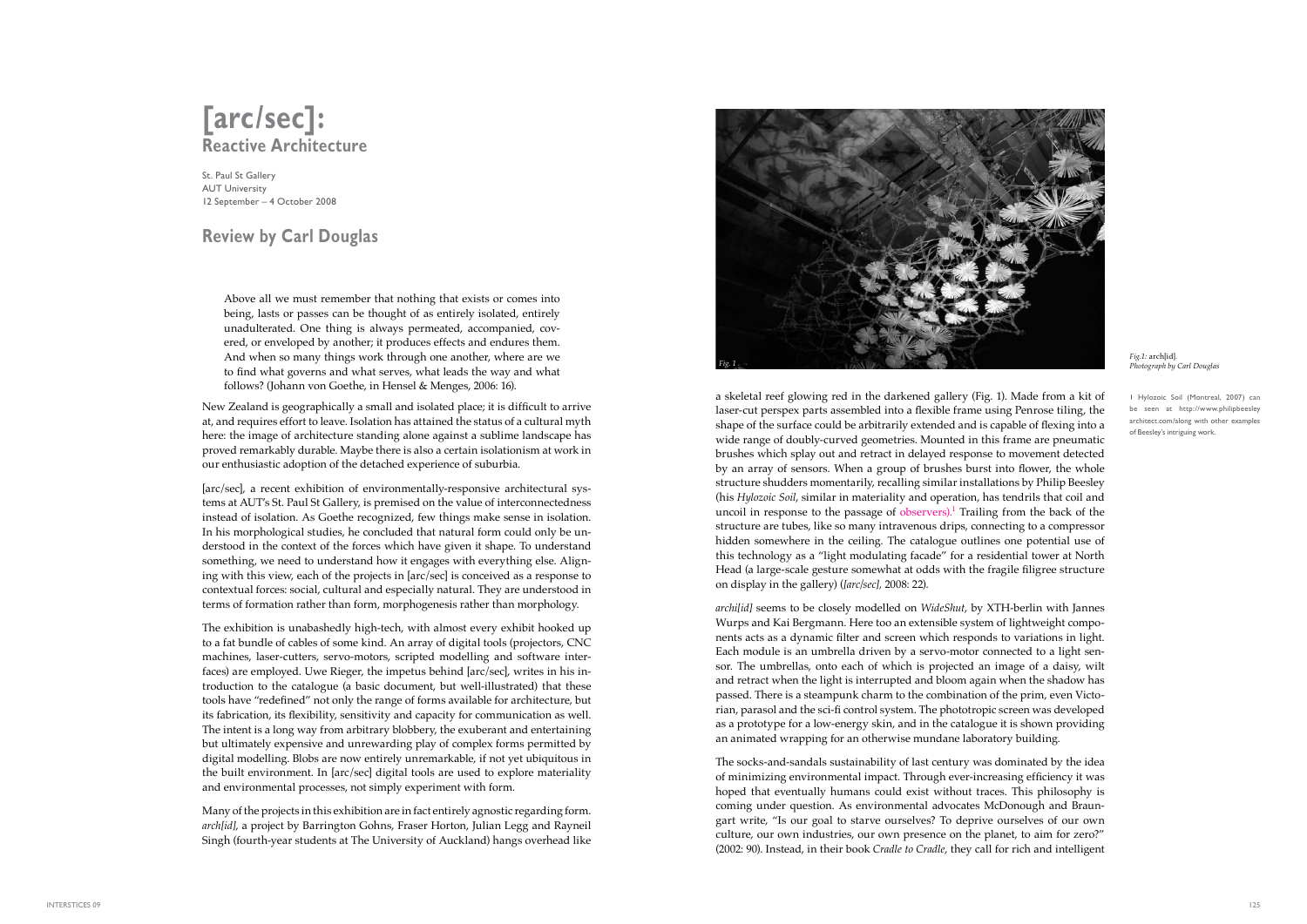interactions with the environment, so that everything we produce or construct increases ecological and cultural richness. Could sustainability be re-imagined in terms of the delight of touch rather than the guilt of contamination?

Luka Hinse's *Carrera,* a slot-car track powered by gym cycles, could serve as a model for this kind of participation. The visible flow of energy from one place to another becomes a kind of haptic play. The body is directly engaged. In addition, the project starkly exposes the immeasurable irony of a society that displaces the exertions of travel into the parodic labour of the gym, fretting about energystarvation while anxiously burning off an energy surplus.

The calculus of energy loss and gain is most explicitly addressed in *ZeroPlus*, "an international research initiative to design, build and monitor New Zealand's first Zero Energy House" (*[arc/sec]*, 2008: 24). *ZeroPlus* demonstrates that responsive architecture does not necessarily imply electronics and curvy surfaces. "We should not forget," says Rieger, "that dynamic reactive or sensitive architec -

ture has been around for thousands of years." (2008: 5) Vegetation is used as for climate control. The house, a simple box-and-deck arrangement enclosed by a light mesh outer envelope, is embedded in a massive hedge, which divides it into two residences, and acts as an environmental regulator.

*CitySail,* a collaboration between XTH-berlin and Duncan Lewis, is imagined as a slice of Auckland's leafy suburbs, reoriented as a vertical sail on the harbour (Fig. 2). Indebted to Richard Toy's view of Auckland as a water city, *CitySail* responds to the maritime climate by swivelling like a wind vane. Each apartment in *CitySail* has access to a sliver-shaped garden high above the water. As the self-stabilizing structure pivots, the garden is always kept sheltered from the wind. Like *ZeroPlus*, *CitySail* uses plant mass as a dynamic component; the vertically-stacked garden would change in appearance with the seasons.

A 1:25 investigation of this proposal occupies the centre of the main gallery. It is a wing-like assembly built by Rieger, Fraser Horton and Alexander Wright. The wing is a lightweight tensegrity structure; the tensile skin and the irregular network of hexagonal compression struts are mutually supporting. Counterbalanced by weights, the entire wing can be pivoted by hand, triggering changes in the imagery projected onto its surface.

*ShippingLandscape* also makes use of plants as living elements of construction. Another collaboration between XTH-berlin and Duncan Lewis, *ShippingLand scape* proposes a network of massive barges which gather and convey fresh water, using it to grow plants *en route*. The barges can be temporary supplements to coastal sites, or can become permanent parts of the landscape, catalysing changes of land-use. The *WideShut* system is used to mediate sunlight, and the layered construction accommodates dense masses of plant growth which envelop and protect a range of event, exhibition and hotel spaces. The principle is similar to Lewis' 1997 design for a summer house in Angers, France, where the bulk of the residence is vegetal (Baird, 2000: 232-33).

Cunningly-aligned projections allow the large model to be seen gliding through waterways, and pulling alongside the shore. The model is constructed of fine mesh, which allows the projections to work volumetrically; the materiality of the skin appears to shift as the projections play out the patterns of seasonal growth and temporal variation.

Projected images are everywhere in [arc/sec]. Moving through the gallery, there is always the glint of a ceiling-mounted projector hard at work. Rieger says we occupy an edge between the virtual and the real, writing that "Reactive Architecture integrates data as a new building material", and that there is a "fusion of digital media and physical reality" (2008: 5). This edge-condition, the flicker ing back and forth between the virtual and the real, seems to express a desire to dissolve the concrete presence of matter, to render material ephemeral, fleet ing, even if only in the rarefied space of the gallery. Architecture in [arc/sec] is concerned with the permanence of impermanence. Architecture exists in time, as Rieger signals by evoking in the exhibition title the idea of an architecture measured by the second.

There is a sense of belatedness about the arrival of this exhibition. This form of experimental systems-based research has been commonplace in schools of architecture in Europe and the United States for some years now. Arguably the foremost amongst these is the Architectural Association in London, where the



*Fig. 2 Fig. 2:* CitySail. *Photograph by Carl Douglas*